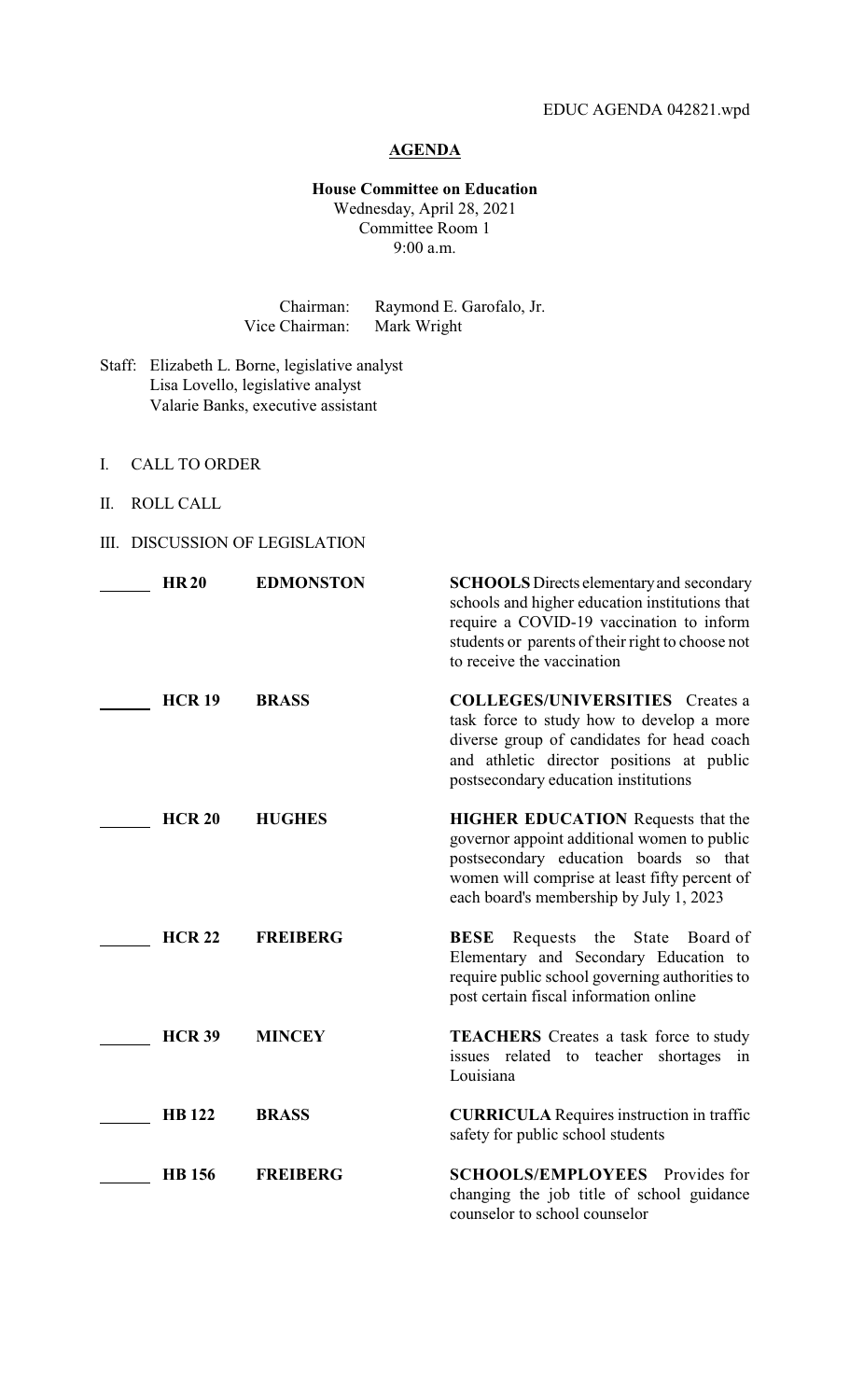| <b>HB170</b>  | <b>MARINO</b>          | <b>SCHOOLS/DISTRICTS</b> Provides relative to<br>reporting of students identified as having<br>dyslexia                                                                                                     |
|---------------|------------------------|-------------------------------------------------------------------------------------------------------------------------------------------------------------------------------------------------------------|
| <b>HB 211</b> | <b>WRIGHT</b>          | <b>SCHOOLS/CHOICE</b> Provides relative to<br>public school choice                                                                                                                                          |
| <b>HB</b> 256 | <b>TARVER, PHILLIP</b> | <b>SCHOOLS/EMPLOYEES</b> Provides relative<br>to payroll deductions for teachers and other<br>school employees for organization dues                                                                        |
| <b>HB</b> 324 | <b>HILFERTY</b>        | <b>STUDENT/DISCIPLINE Prohibits corporal</b><br>punishment in public<br>elementary<br>and<br>secondary schools                                                                                              |
| <b>HB</b> 364 | WHITE, M               | <b>SCHOOLS/BUS OPERATORS Provides</b><br>relative to the compensation of school bus<br>operators                                                                                                            |
| <b>HB</b> 368 | <b>MINCEY</b>          | <b>CURRICULA</b> Provides relative to required<br>instruction in elementary and secondary<br>schools on the health risks of vapor products                                                                  |
| <b>HB</b> 410 | <b>HARRIS, LANCE</b>   | <b>STUDENT/TUITION</b> Authorizes the<br>State University Board of<br>Louisiana<br>Supervisors to impose course fees associated<br>with the aviation program at Louisiana State<br>University at Alexandria |
| <b>HB</b> 494 | <b>MINCEY</b>          | <b>SCHOOLS/CHOICE</b> Provides relative to<br>public school choice                                                                                                                                          |
| <b>HB</b> 528 | <b>GAROFALO</b>        | <b>SCHOOLS</b> Authorizes a pilot program<br>implementing a balanced calendar at certain<br>schools                                                                                                         |

### IV. OTHER BUSINESS

Persons who do not feel comfortable giving testimony in person at this time may submit a prepared statement in accordance with House Rule 14.33 in lieu of appearing before the committee:

A. Any interested person or any committee member may file with the committee a prepared statement concerning a specific instrument or matter under consideration by the committee or concerning any matter within the committee's scope of authority, and the committee records shall reflect receipt of such statement and the date and time thereof.

B. Any person who files a prepared statement which contains data or statistical information shall include in such prepared statement sufficient information to identify the source of the data or statistical information. For the purposes of this Paragraph, the term "source" shall mean a publication, website, person, or other source from which the data or statistical information contained in the prepared statement was obtained by the person or persons who prepared the statement.

## **NOTE: Statements emailed to [h-educ@legis.la.gov](mailto:h-educ@legis.la.gov) and received prior to noon on Tuesday, April 27, 2021, will be distributed to the committee members prior to the meeting.**

All persons desiring to participate in the meeting shall utilize appropriate protective health measures and observe the recommended and appropriate social distancing.